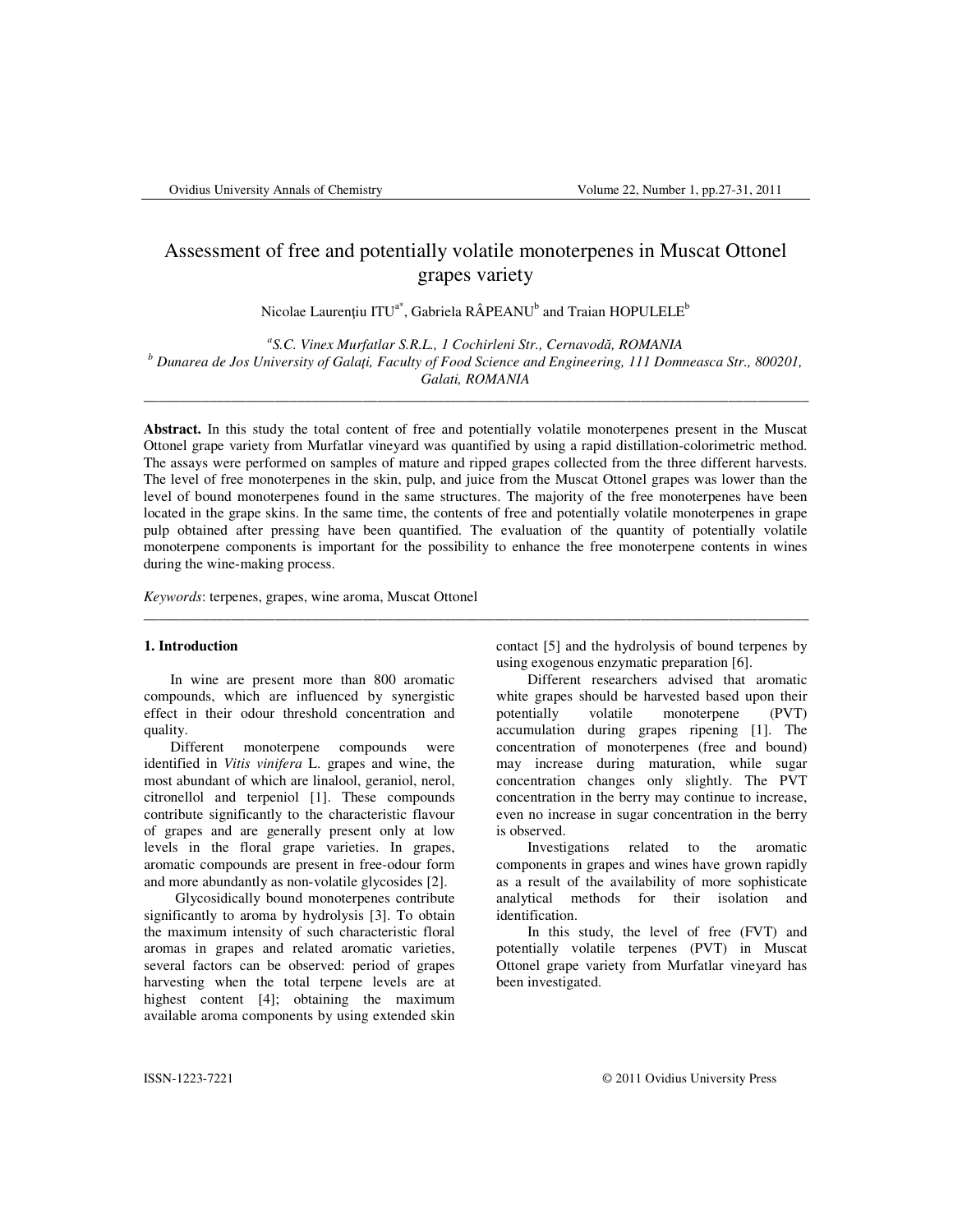## **2. Experimental**

### *2.1. Grape samples*

Muscat Ottonel grapes were obtained from private vineyards in Murfatlar region during the period 2008-2010.

### *2.2.Sample preparation*

 Fresh grapes were picked at random to the total sample mass of 1000 g. Grape samples were frozen immediately after being picked. Prior to analysis, the grapes were thawed. To analyse the distribution of free monoterpenes in the skin, pulp and juice, berries from the variety Muscat

Ottonel were hand peeled and the seeds removed from the pulp. The pulp was homogenised and filtrated through cheesecloth to obtain clear juice. The weighed pulp and the skins were homogenised separately in about 200 mL phosphate buffer (pH 7.0) saturated with NaCl and filtrated. Then, the filtrates were adjusted to pH 6.6–6.8 with 20 % w/v solution of NaOH.

### *2.3.Isolation of monoterpenes*

The rapid distillation analytical method described by Dimitriadis and Williams [5] and Šapceska *et al.,* [7] was used to determine the free volatile terpenes, as well as those released from their glycosidically bound forms by acid hydrolysis in the grape juice. A sample of 100 mL grape juice was steam-distilled until 25 mL distillate was recovered. This distillate was used for determination of the content of free volatile terpenes (FVT). Without interrupting the steam flow, the juice was acidified with 5 mL of 20% (v/v)  $H_3PO_4$ . The distillation continued until the next 40 mL distillate was collected. This distillate contained the potentially volatile monoterpenes (PVT), derived from the polyols and glycosidically bound forms.

### *2.4. Colorimetric determination of monoterpenes*

A volume of 10 mL of each distillate (FVT or PVT) were individually shaken and pipetted into Eppendorf tubes. A blank sample was prepared with 10 mL of water. A volume of 5 mL of 2 % vanilinH2SO4 reagent was added to each precooled tube. The contents were agitated with further cooling in an ice bath.

 The colour was developed by heating the tubes in water bath at  $60^{\circ}$ C for 30 minutes. The tubes were than cooled at  $25^{\circ}$ C for 10 minutes and the optical densities were read at 608 nm using 1 cm plastic cuvettes.

 The sample distillates, in reaction with the vanillin sulphuric reagents, form a complex with a blue-green colour, with a intensity proportional to the content of monoterpenes. The contents of monoterpenes in the distillates were calculated from the standard curve prepared with linalool standard solutions containing 20 – 100 mg/L linalool.

 By using appropriate volumes of collected distillate, juice distilled, and aliquots taken for the colorimetric determination, the content of FVT and PVT was calculated as mg/L juice.

Each experiment was done in triplicate.

#### **3. Results and Discussions**

#### *3.1. The monoterpenes content in grape juice*

 By using the rapid distillation-colorimetric method, free and glycosidically bound monoterpenes in Muscat Ottonel grapes variety were determined. The data for free terpenes (FVT) and potentially volatile terpenes (PVT) in the grape juice from the three grapes cultivars are shown in **Table 1**.

**Table 1.** Free (FVT) and potentially volatile monoterpene (PVT) in grape juice from different grape cultivars

| Muscat<br><b>Ottonel</b><br>cultivars | FVT<br>(mg/L) | <b>PVT</b><br>(mg/L) | <b>PVT/FVT</b> |
|---------------------------------------|---------------|----------------------|----------------|
| 2008                                  | 0.69          | 2.15                 | 3.11           |
| 2009                                  | 0.78          | 2.47                 | 3.16           |
| 2010                                  | 0.51          | 1.61                 | 1.19           |

 By analysing the data from **Table 1** it is clear that there are significant differences among the FVT and PVT contents of Muscat Ottonel grape variety during the period 2008-2010.

 The content of free monoterpenes and potentially volatiles terpenes was much higher in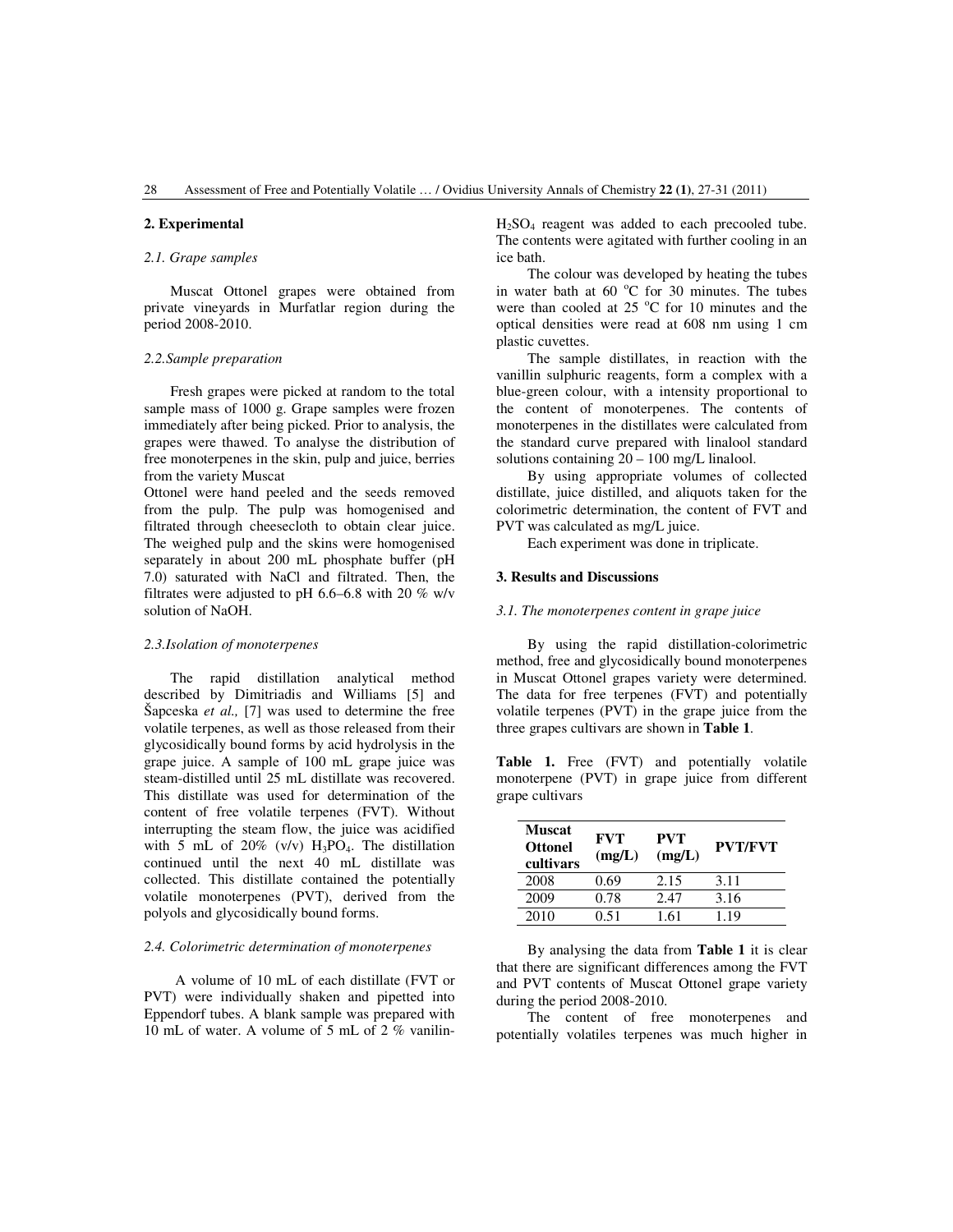Muscat Ottonel variety 2009. Wine grape Muscat Ottonel variety 2008 and 2010 had lower content of both forms of monoterpenes. However, their PVT content was 1.61 to 2.47 times higher than FVT content. Muscat Ottonel harvest 2009 and 2008 have higher ratio of PVT/FVT than the Muscat Ottonel harvest 2010, suggesting a greater flavour potential. These results are in line with the ones about distribution of free monoterpenes and potentially volatiles terpenes in various grape varieties from Glen Osmond, South Australia, obtained by Dimitriadis and Williams [5]. The authors, also have investigated the recovery of monoterpenes with distillation colorimetric method, by using a mixture of linalool, α-terpineol, geraniol and furan linalool oxide  $(1:1:1:0.6)$ . They have obtained 100 % recovery of the total free monoterpenes. In our study the linalool has been used as a referent monoterpene, and the recovery varied from 85 % to 98. The recovery of PVT during distillation of water mixture of standard linalool may result from linalool left in the condenser during the collection of the PVT distillate, or from transformation of this monoterpenol during acidification of the samples into other monoterpenols [8].

Other authors such Versini *et al*., [9] have suggested that different contents of free and bound monoterpene is in correlation with the different geoclimatic vineyard regions in France. A difference in individual profiles of some terpenes such as linalool, geraniol, nerol, terpineol can be found. Further investigations of these monoterpene profiles are needed to explain the differences of individual content of monoterpenes in grape variety.

 This initial evaluation for content of potentially volatile terpenes (glycosidically bound monoterpenes) in grape varieties presents an interest for production of more aromatic wines in the Murfatlar vineyard.

 By hydrolysing the glycosidically bound monoterpenes and releasing the free floral terpenes, it is possible to enhance the variety aroma in the flavoured wines during the wine making.

### *3.2. Free and glycosidically bound monoterpenes distribution in grape skins, juice and pulp*

 The interest has focused on the distribution and metabolism of these flavourings and their precursors

in berries. The study of free and glycosidically bound monoterpenes in developing Muscat grapes showed clearly dynamic changes in content of these compounds during berry ontogeny [7, 10].

 In grapes for winemaking, the knowledge of distribution as well as contents of free monoterpenes, flavourless polyols, and glycosides in skin and juice, is a valuable guide for applying skin contact and press condition to optimise flavourings in juice.

 In this study, the distribution of free and glycosidically bound monoterpenes in the fractions of grape variety Muscat Ottonel during the 2008- 2010 periods has been investigated. The distribution of FVT and PVT in the skins is shown in **Fig. 1.**



**Fig. 1.** The free and potentially volatile monoterpenes of grape skin

 In figure 1 it can be seen that one kilogram grape skins of Muscat Ottonel grape harvest 2009 had the highest content of glycosidically bound monoterpenes (8.57 mg/kg). The levels of free volatile monoterpenes in all fractions were lower than the levels of bound monoterpenes.

 In **Fig. 2** the free and potentially volatile monoterpenes in pulp of Muscat Ottonel grape variety are depicted. The distribution of free and potentially volatile monoterpenes in pulp of Muscat Ottonel grape variety has the same shape with one in skins. The highest content of glycosidically bound monoterpenes (2.82 mg/kg) was achieved in the case of Muscat Ottonel grapes harvest 2009.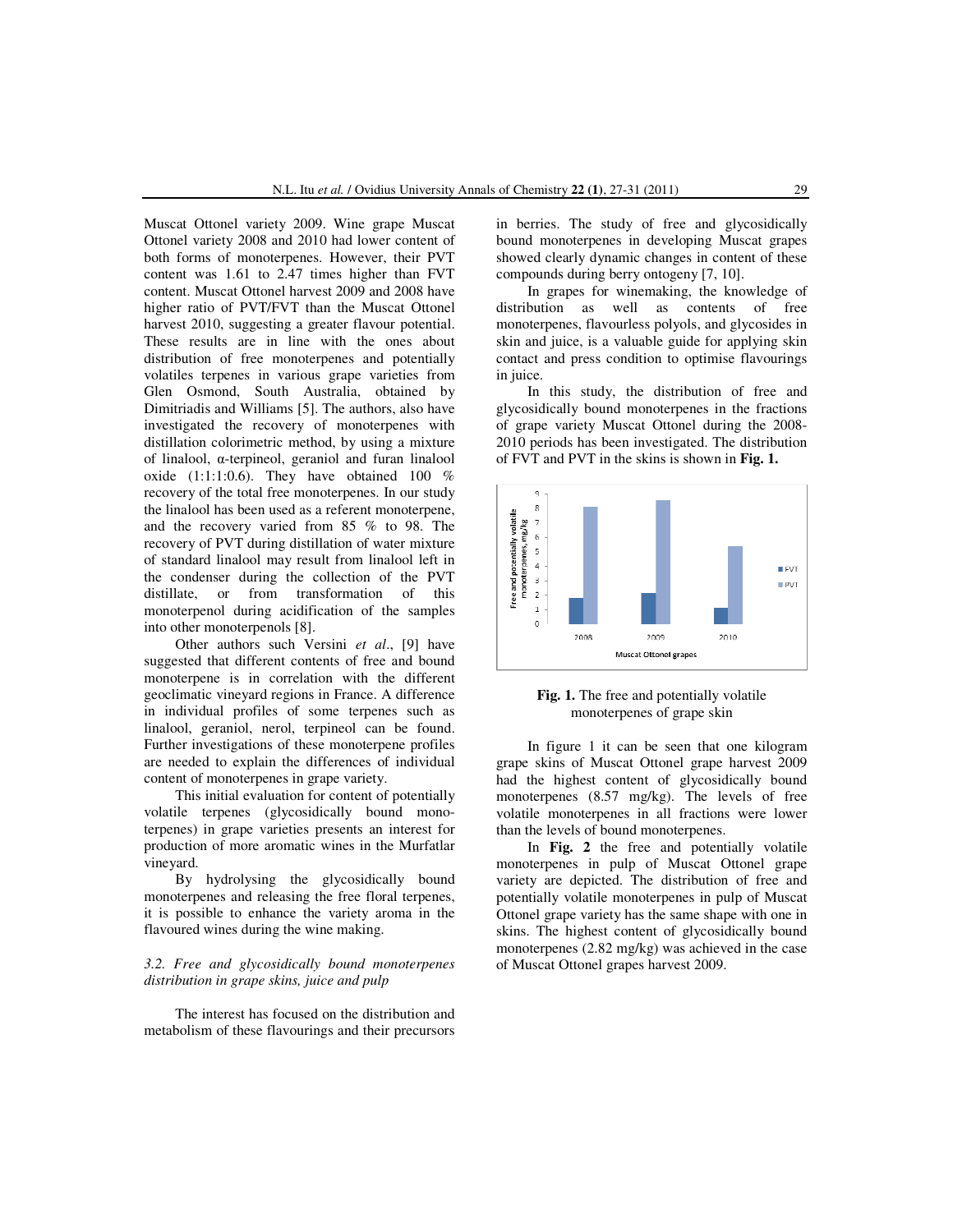

**Fig. 2.** The free and potentially volatile monoterpenes of grape pulp

 The free and potentially volatile monoterpenes in juice of Muscat Ottonel grape variety are shown in **Fig. 3**.



**Fig. 3.** The free and potentially volatile monoterpenes of grape juice

 It was observed that monoterpene contents in grape berries would have been higher if distillation of grape juice had been done with the skins.

 Others also found differences in monoterpene concentration between berries and must samples that might be due to the method of analysis [7].

 Investigation about localisation of monoterpenes in Muscat of Alexandria (20.6 °Brix), White Frontignan (22.1 °Brix), and Gewürztraminer (21.0 °Brix) grapes were done by different authors [7, 11]. They quantified the major monoterpenes (free and bound) found in the skin, pulp, and juice. The Gewürztraminer, a Muscat-related variety, had the lower total amount of monoterpenes, while the other two Muscat varieties had higher levels.

Distribution of the linalool in the berry fractions of Muscat of Alexandria showed that the skin had the majority of the linalool, with lower quantities in the juice and pulp.

 Monoterpenes have a cycle of development in the grape. In general, the levels of free and bound monoterpene fractions increase with the maturation of the berry [12]. The bound fraction usually is abundant in the green stage, while the free fraction it was present in smaller quantities. The bound fraction was always larger than the free fraction throughout maturation. The total monoterpene content continues to increase even after ripeness has been reached [7].

 Other authors indicated to implement greater press force and extended skin contact during winemaking in order to increase extraction of free and bound monoterpenes from grapes and to optimise the flavoured aroma content in must [13].

### *3.3. Free and potentially bound monoterpenes in pulp fraction after separation of juice*

 After the separation of juice (**Fig. 4**), the juice and the pulp fraction (pulp, seeds and skins) were analyzed for FVT and PVT (**Fig. 5**).



**Fig. 4.** The free and potentially volatile monoterpenes of grape juice after separation

The results indicate that the content of free and bound monoterpenes in grape juice was higher than before separation.

 The presence of higher level of bound monoterpenes in juice and pulp fraction is characteristic for different grape varieties. Due to the hydrophylicity of the bound monoterpenes, they do not contribute to the wine aroma [7].